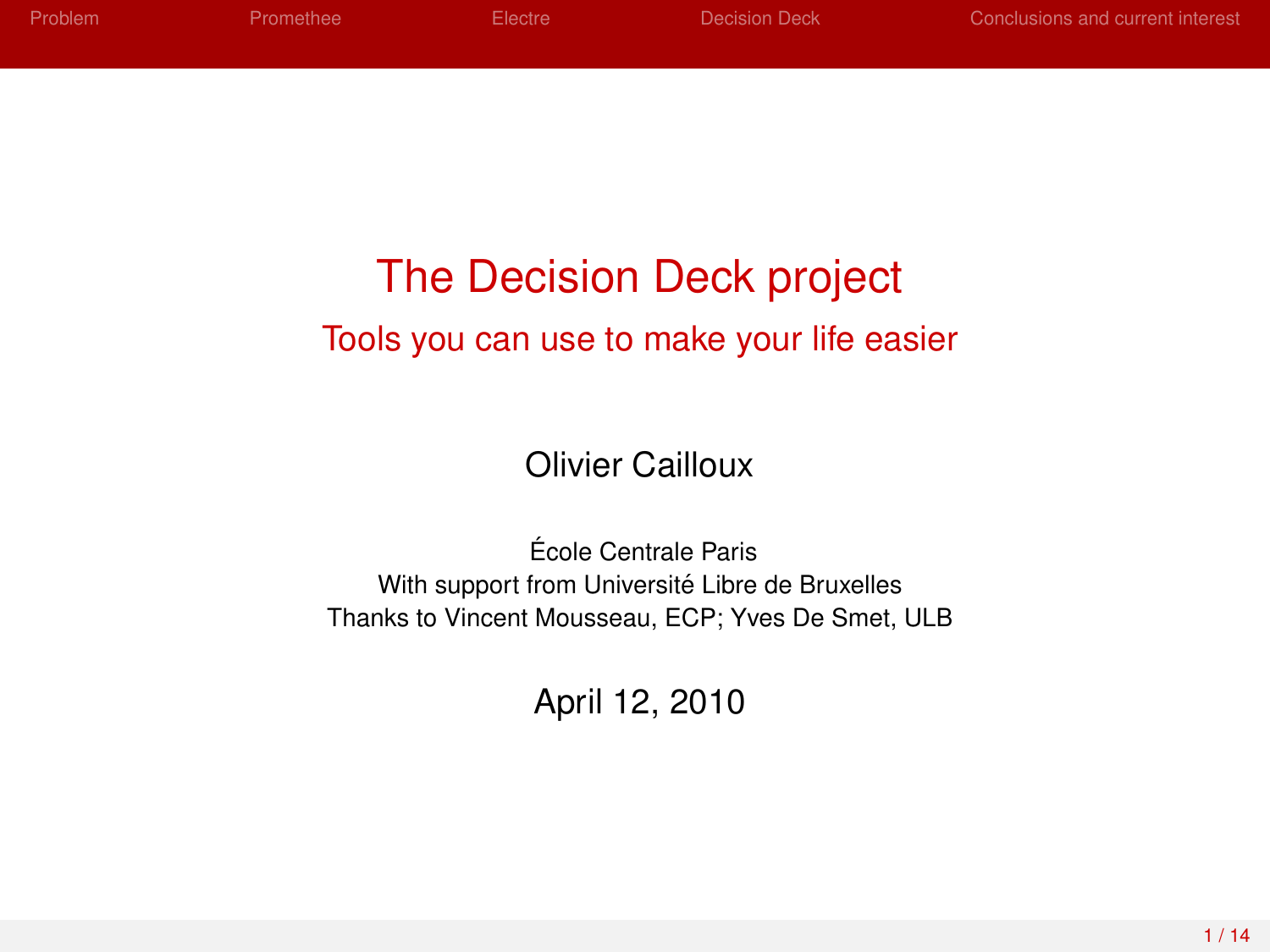| Problem | Promethee | Electre | <b>Decision Deck</b> | Conclusions and current interest |
|---------|-----------|---------|----------------------|----------------------------------|
| Outline |           |         |                      |                                  |





- ELECTRE [outranking relation](#page-7-0)
- [The Decision Deck project](#page-10-0)

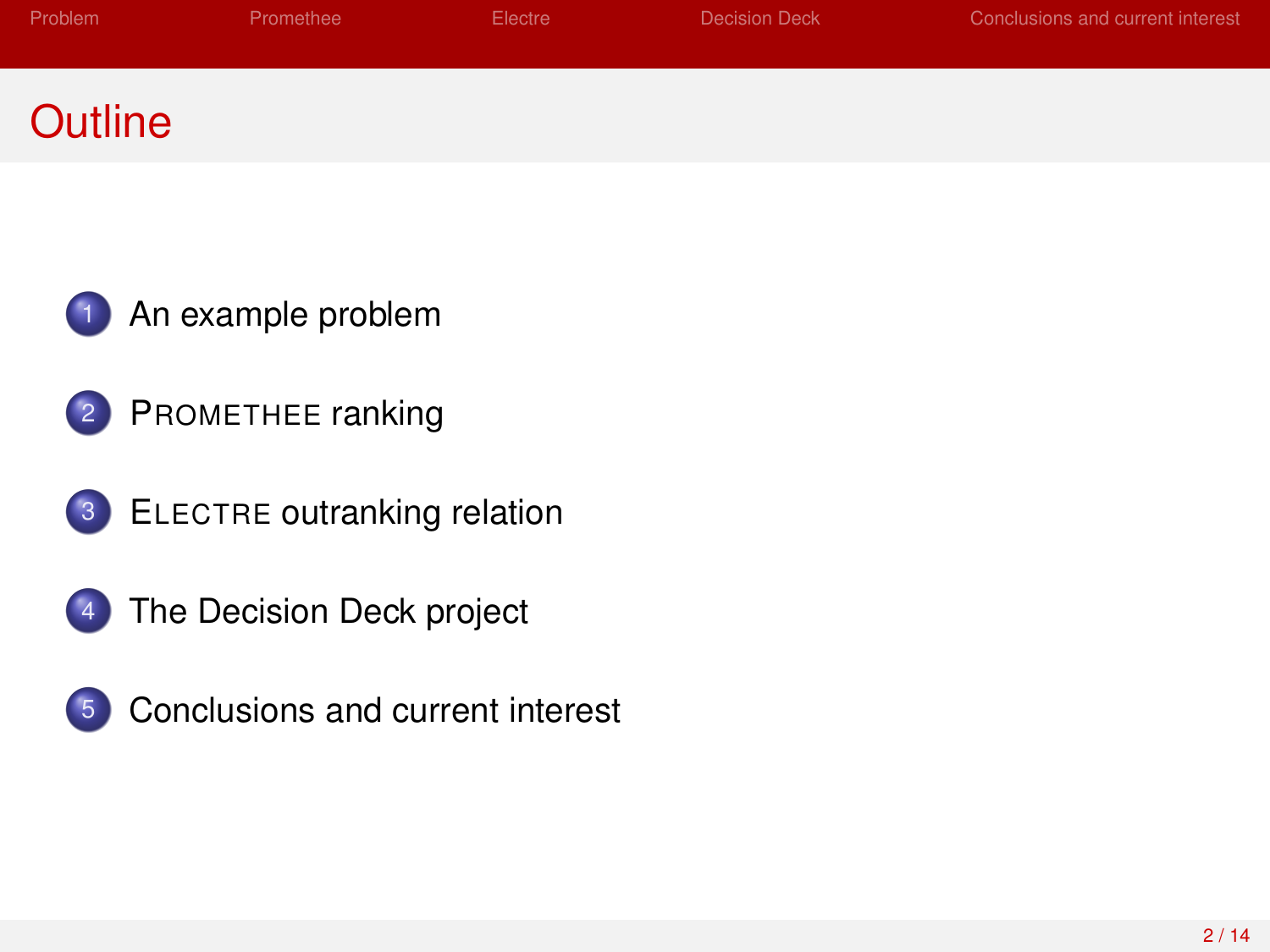| Problem       | Promethee | Electre | Decision Deck | Conclusions and current interest |
|---------------|-----------|---------|---------------|----------------------------------|
| Six real cars |           |         |               | More generally                   |
|               |           |         |               |                                  |
| Six real cars |           |         |               |                                  |

- Our problem: help evaluate car models
- Six cars: Audi A3, A4, BMW 118d, 320d, Volvo C30, S40
- Five criteria: Price, Power, 0-100, Consumption, CO2
- Objective evaluations are given
- **•** Criteria "weights" are given
- <span id="page-2-0"></span>Other preferencial informations are given (e.g. thresholds)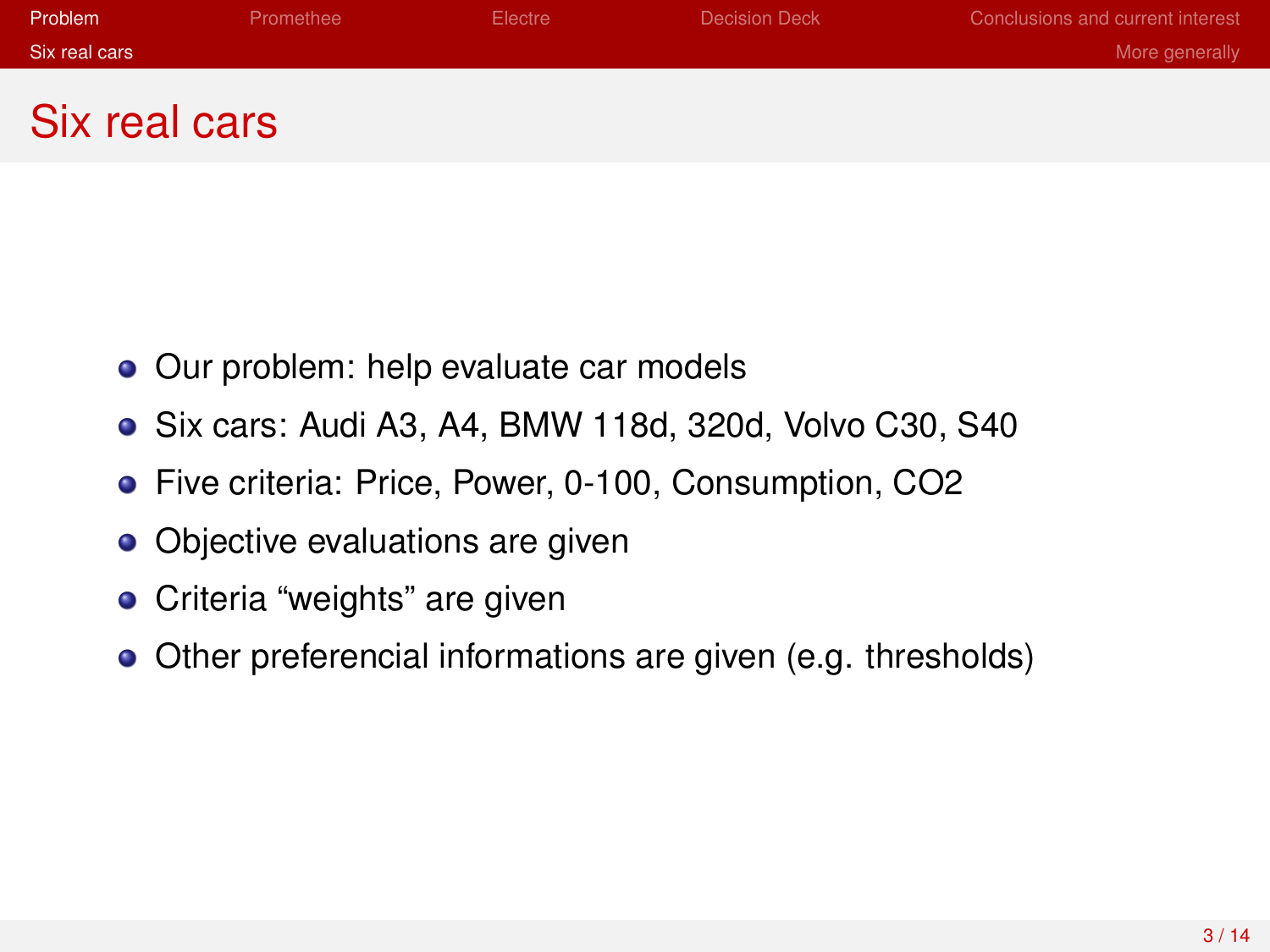| Problem       | Promethee | Electre | Decision Deck | Conclusions and current interest |
|---------------|-----------|---------|---------------|----------------------------------|
| Six real cars |           |         |               | More generally                   |
|               | $-$       |         |               |                                  |

# More generally

- A set of alternatives, *A*
- A set of criteria indices, *I*
- Evaluations, ∀*<sup>a</sup>* ∈ *<sup>A</sup>*,*<sup>i</sup>* ∈ *<sup>I</sup>*: *<sup>z</sup>i*(*a*) ∈ R
- Weights, ∀*i* ∈ *I*: ω*<sup>i</sup>* ∈ [0,1]
- <span id="page-3-0"></span>Thresholds, when appropriate,  $\forall i \in I: p_i, q_i, v_i$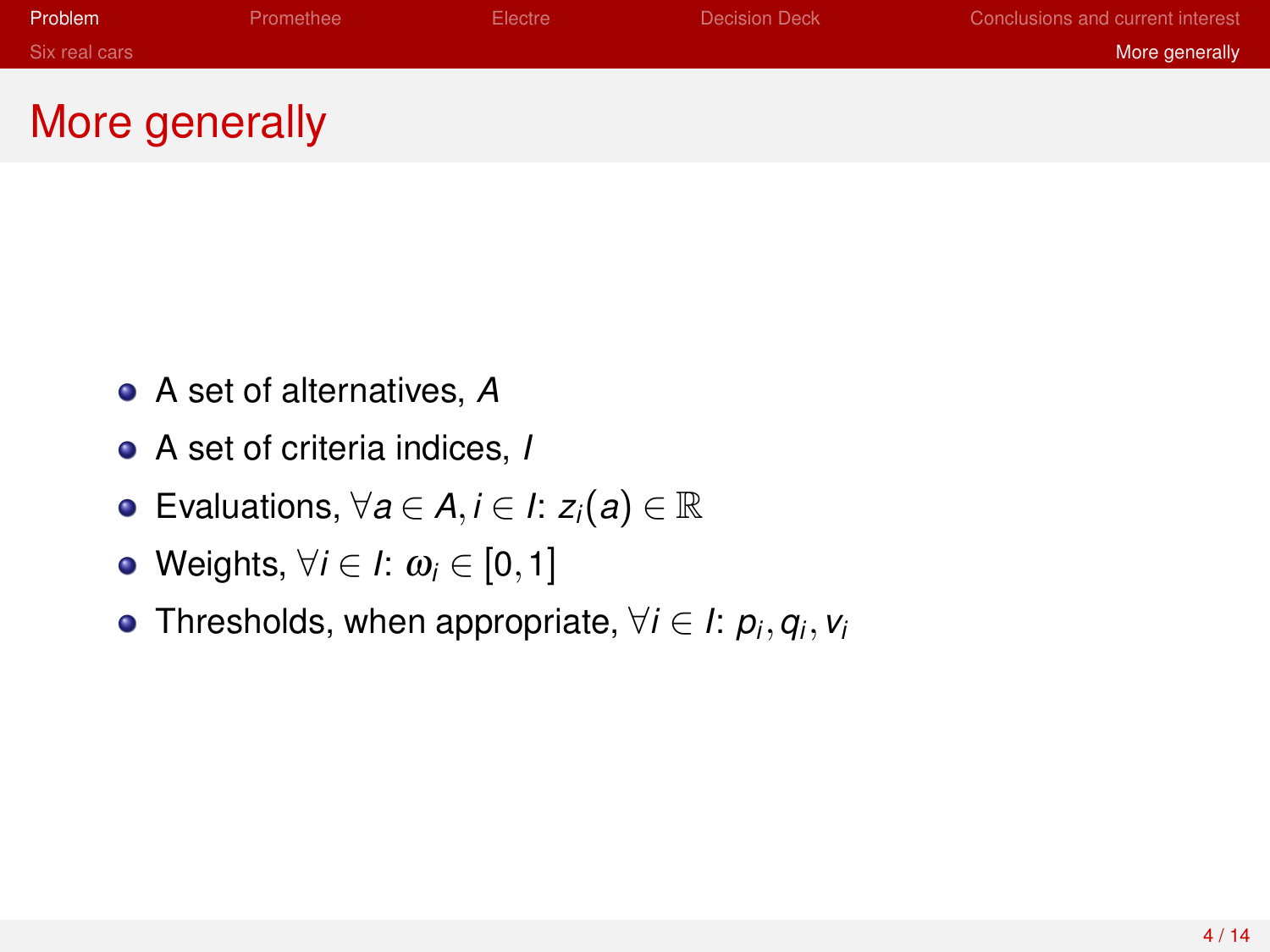| Problem                     | Promethee | Electre | Decision Deck              | Conclusions and current interest |
|-----------------------------|-----------|---------|----------------------------|----------------------------------|
| Partial preference function |           |         | Global preference relation | <b>Positive flow</b>             |

## PROMETHEE partial preference function

#### Partial preference function

The *partial preference function P<sub>i</sub>* over  $A \times A$ , with  $P_i(a, b) \in [0, 1]$ , indicates how strongly *a* is preferred to *b* according to the criterion *i*.

Case with a preference threshold  $p_i > 0$ 

<span id="page-4-0"></span>
$$
P_i^3(a,b) = \left\{\begin{aligned}1 &\Leftrightarrow z_i(a)-z_i(b) > p_i, \\ \dfrac{z_i(a)-z_i(b)}{p_i} &\Leftrightarrow 0 \leq z_i(a)-z_i(b) \leq p_i, \\ 0 &\Leftrightarrow z_i(a)-z_i(b) < 0.\end{aligned}\right.
$$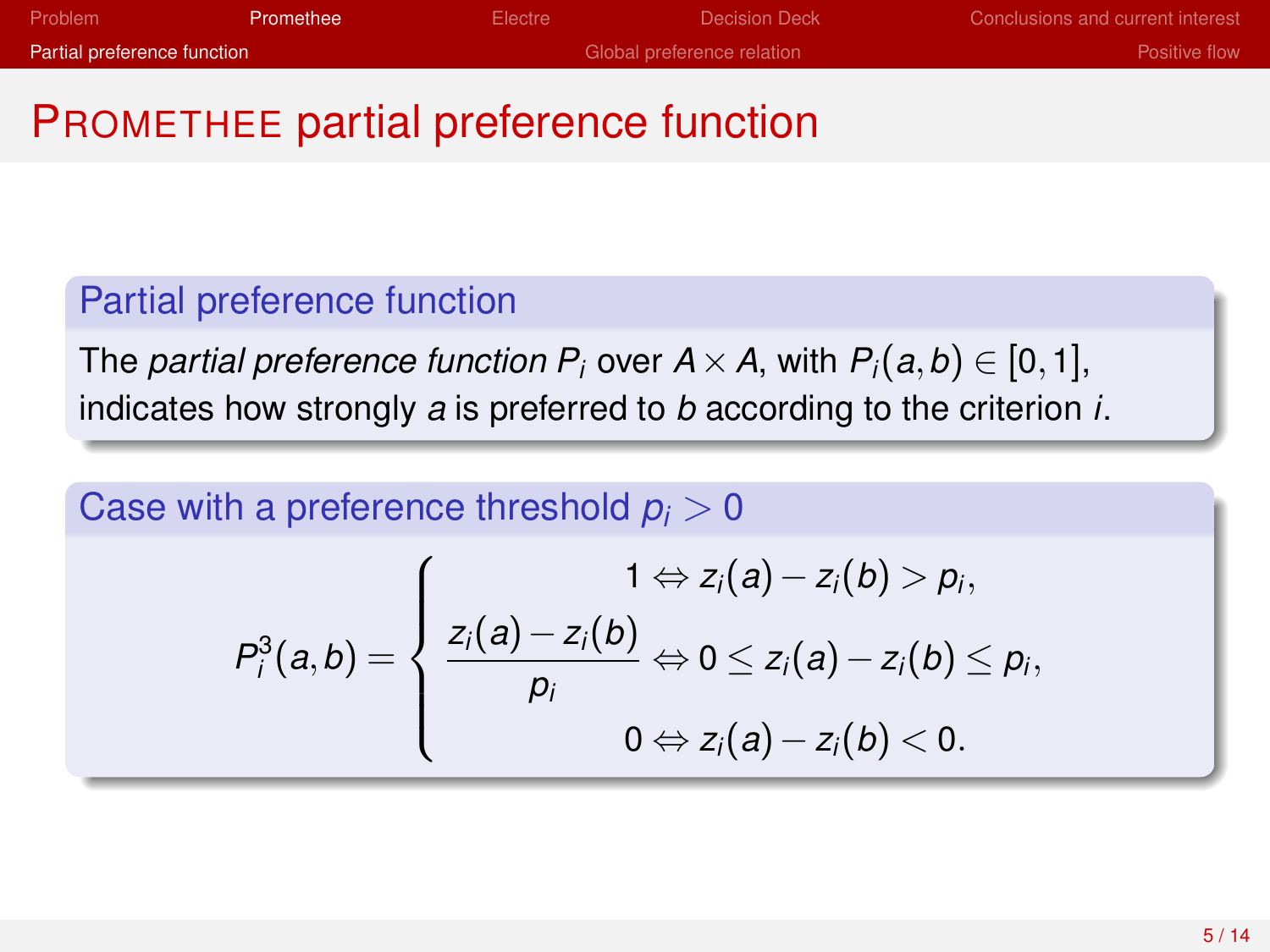| Problem                     | Promethee | Electre | Decision Deck              | Conclusions and current interest |
|-----------------------------|-----------|---------|----------------------------|----------------------------------|
| Partial preference function |           |         | Global preference relation | Positive flow                    |

## PROMETHEE global preference relation

### Global preference relation

The *global preference relation P* over *A*, with  $P(a, b) \in [0, 1]$ , indicates how strongly *a* is preferred to *b*.

<span id="page-5-0"></span>
$$
P(a,b)=\sum_{i\in F}\omega_iP_i(a,b).
$$

| <b>Example</b>  |         |      |                 |      |           |      |  |
|-----------------|---------|------|-----------------|------|-----------|------|--|
|                 | Audi A3 | A4   | <b>BMW 118d</b> | 320d | Volvo C30 | S40  |  |
| Audi A3         | 0.00    | 0.65 | 0.33            | 0.60 | 0.27      | 0.65 |  |
| Audi A4         | 0.30    | 0.00 | 0.13            | 0.40 | 0.19      | 0.00 |  |
| <b>BMW 118d</b> | 0.51    | 0.65 | 0.00            | 0.62 | 0.30      | 0.60 |  |
| <b>BMW 320d</b> | 0.30    | 0.39 | 0.25            | 0.00 | 0.48      | 0.24 |  |
| Volvo C30       | 0.30    | 0.62 | 0.22            | 0.40 | 0.00      | 0.58 |  |
| Volvo S40       | 0.30    | 0.41 | 0.25            | 0.42 | 0.27      | 0.00 |  |
|                 |         |      |                 |      |           |      |  |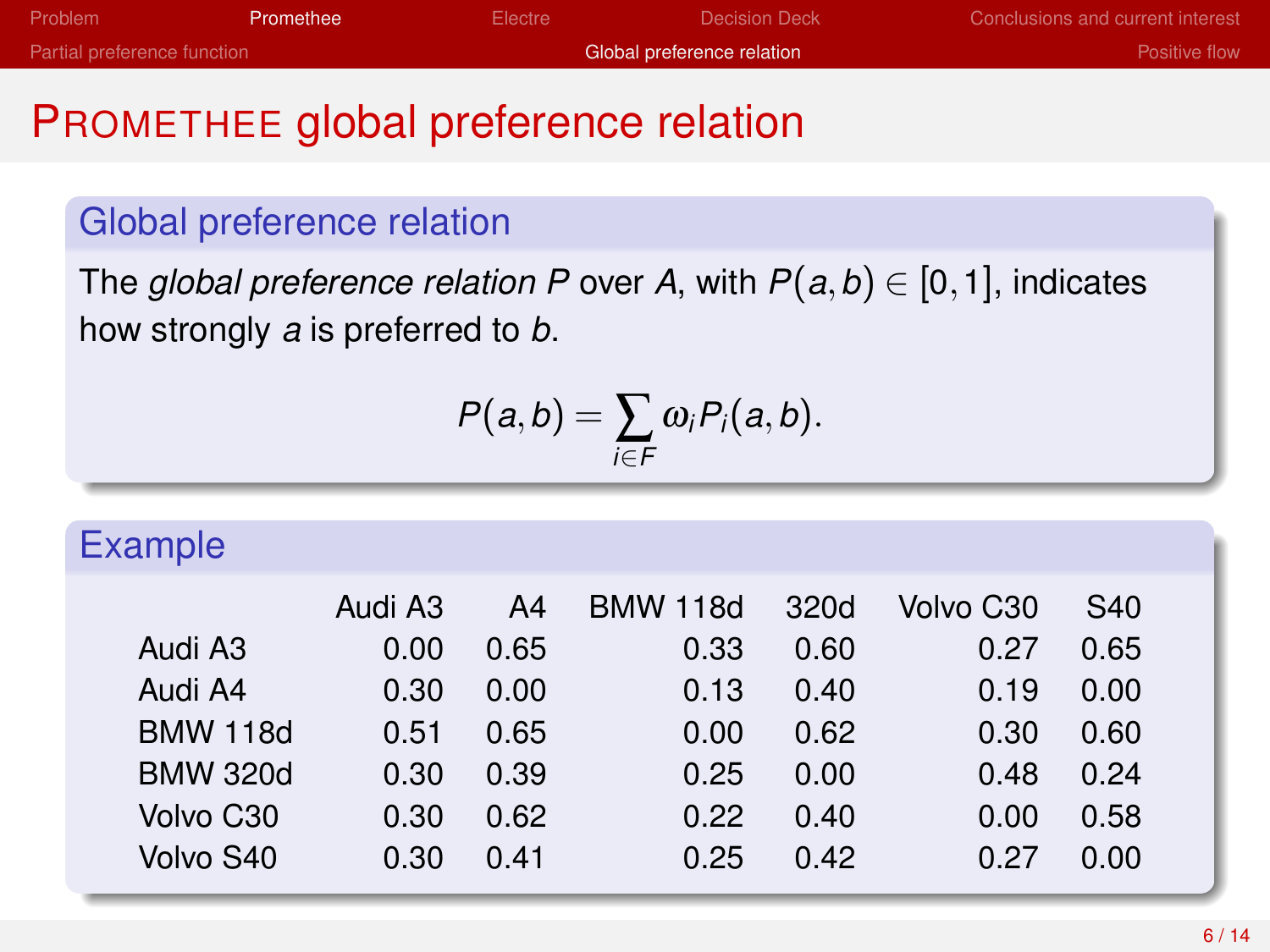| Problem                            | Promethee | Electre                    | Decision Deck | Conclusions and current interest |
|------------------------------------|-----------|----------------------------|---------------|----------------------------------|
| <b>Partial preference function</b> |           | Global preference relation |               | Positive flow                    |
|                                    |           |                            |               |                                  |

### PROMETHEE positive flow

#### Positive flow

The *positive flow*  $Q^+$  is a real function over  $A$  where  $Q^+(a)$  indicates how *a* is preferred to the other alternatives in the set *A*.

$$
Q^+(a) = \frac{1}{|A|-1} \sum_{b \in A \setminus \{a\}} P(a,b).
$$

### **Example**

<span id="page-6-0"></span>

| Audi A3         | 0.50 |
|-----------------|------|
| Audi A4         | 0.20 |
| <b>BMW 118d</b> | 0.54 |
| <b>BMW 320d</b> | 0.33 |
| Volvo C30       | 0.43 |
| Volvo S40       | 0.33 |
|                 |      |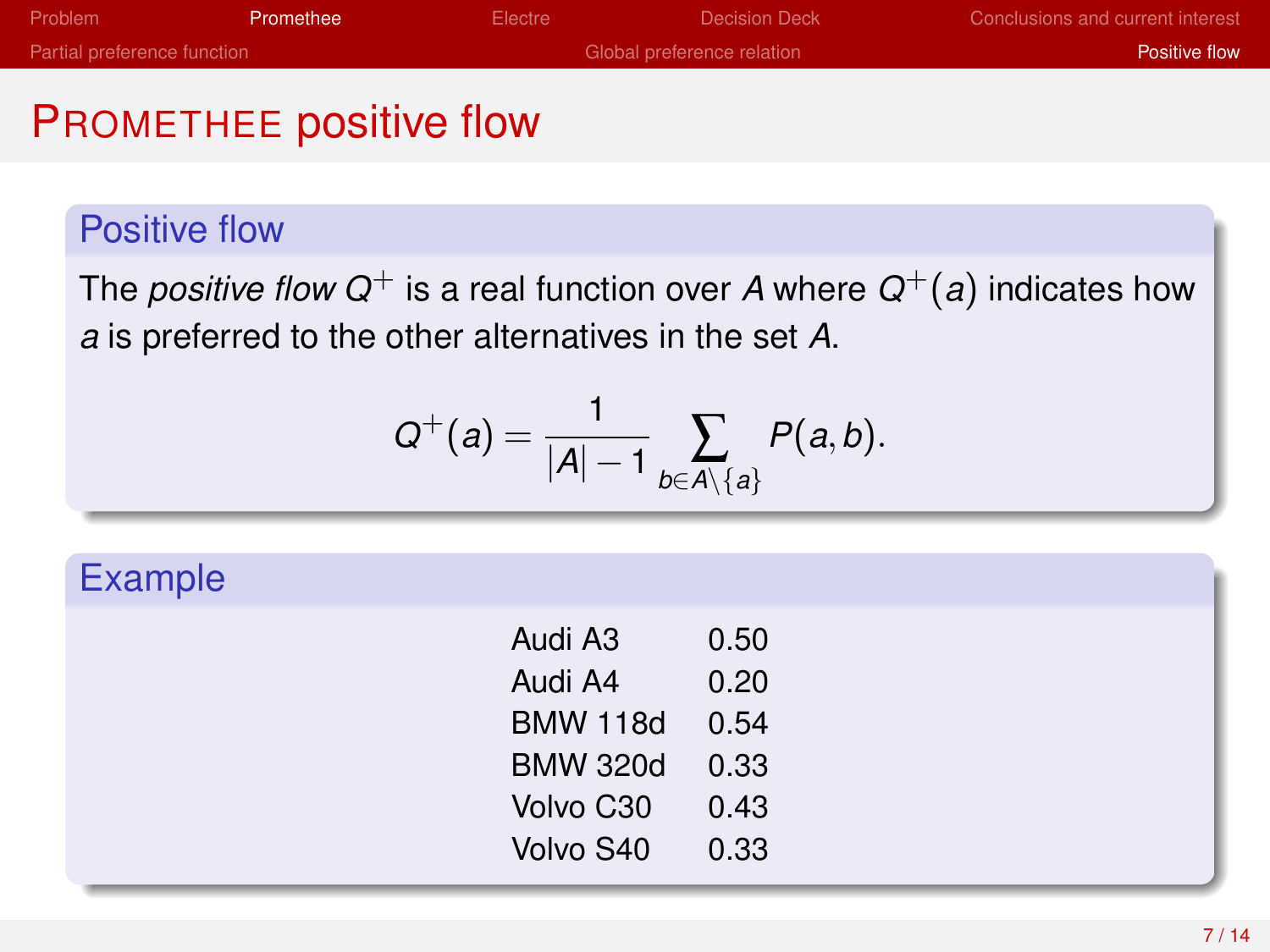| Problem     | Promethee             | Electre | Decision Deck | Conclusions and current interest |
|-------------|-----------------------|---------|---------------|----------------------------------|
| Concordance | Discordance relations |         |               | Outranking relation              |
|             |                       |         |               |                                  |

## ELECTRE concordance relation

### Partial concordance relation

The *concordance relation*  $C_i$  over A, with  $C_i(a, b) \in [0, 1]$ , indicates how the criterion *i* supports the outranking of *a* over *b*.

### Case with thresholds  $p_i > q_i > 0$

$$
C_i(a,b) = \left\{1 - \frac{(z_i(b) - z_i(a)) - q_i}{p_i - q_i} \Leftrightarrow q_i \leq z_i(b) - z_i(a) \leq p_i, \right. \\ 0 \Leftrightarrow z_i(b) - z_i(a) > p_i.
$$

Global concordance relation

<span id="page-7-0"></span>
$$
C(a,b)=\sum_{i\in F}\omega_iC_i(a,b).
$$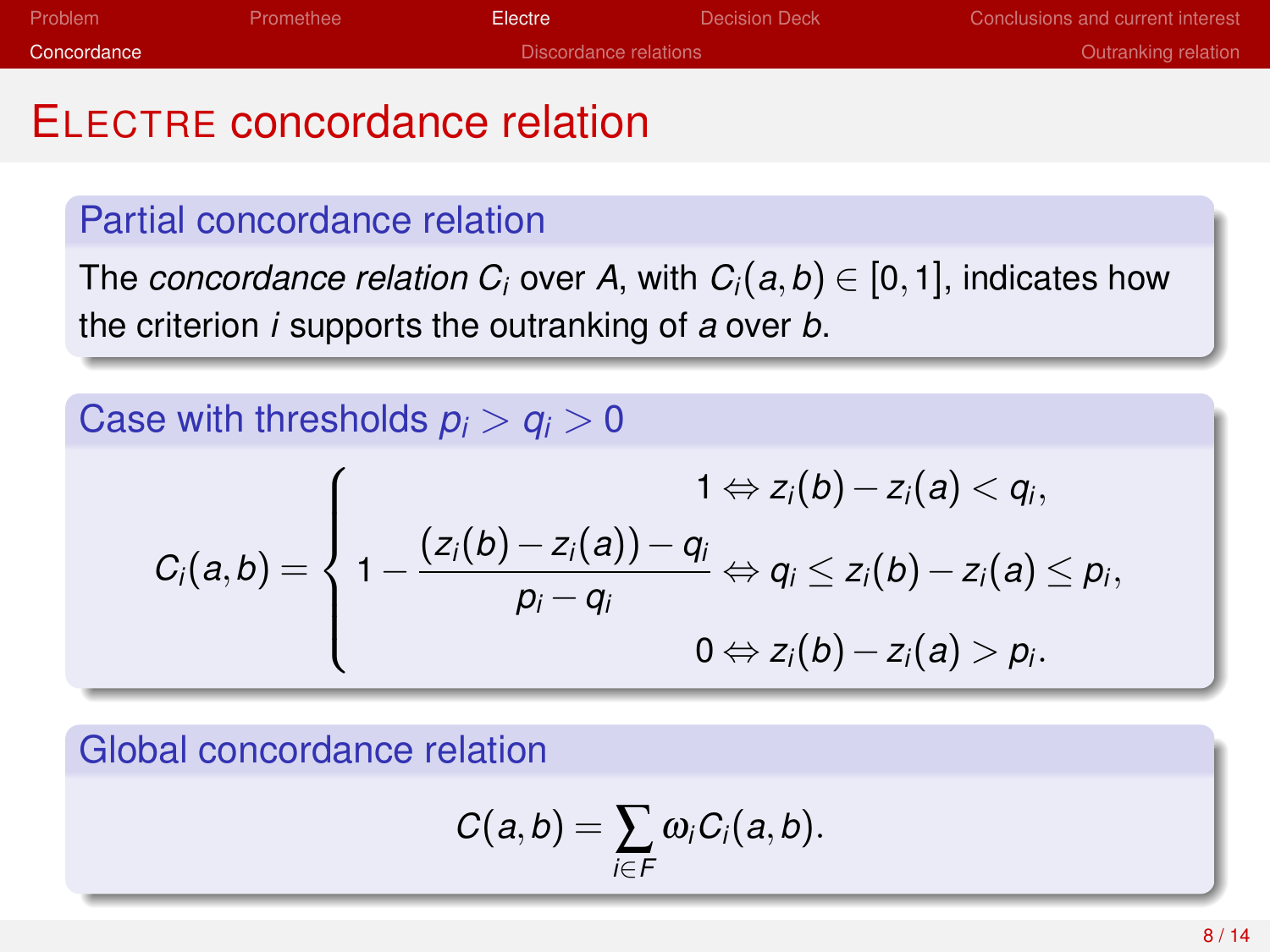| Problem     | <b>Promethee</b> | Electre -             | Decision Deck       | Conclusions and current interest |
|-------------|------------------|-----------------------|---------------------|----------------------------------|
| Concordance |                  | Discordance relations | Outranking relation |                                  |

# ELECTRE discordance relations

#### Discordance relation

The *discordance relation D<sub>i</sub>* over A, with  $D_i(a, b) \in [0, 1]$ , indicates how the criterion *i* supports the claim that *a* should not outrank *b*.

<span id="page-8-0"></span>Case with thresholds 
$$
v_i > p_i > 0
$$
  
\n
$$
D_i(a, b) = \begin{cases} 1 \Leftrightarrow & z_i(b) - z_i(a) \ge v_i, \\ \frac{(z_i(b) - z_i(a)) - p_i}{v_i - p_i} \Leftrightarrow & p_i \le z_i(b) - z_i(a) < v_i, \\ 0 \Leftrightarrow & z_i(b) - z_i(a) < p_i. \end{cases}
$$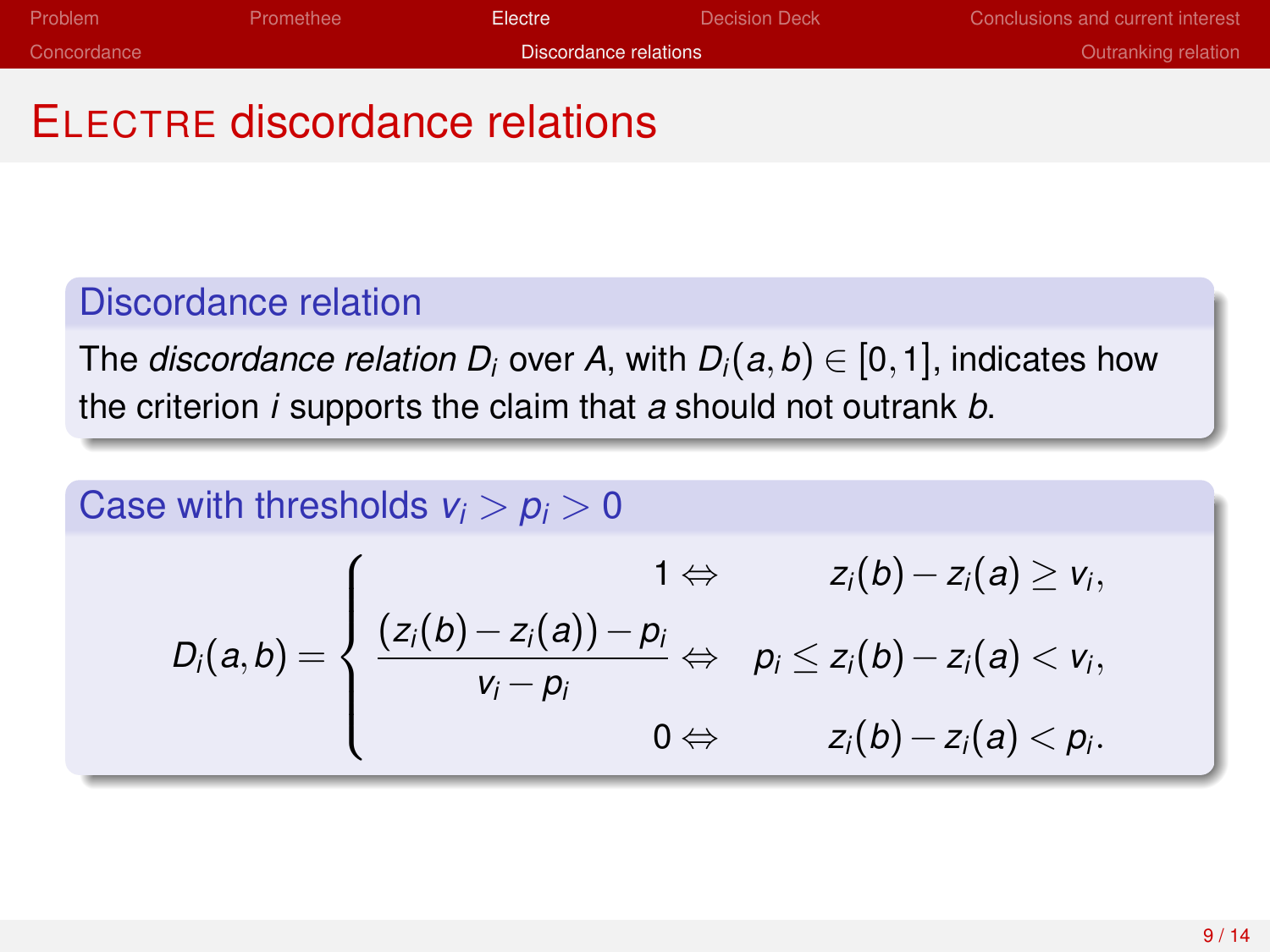| Problem     | Promethee | Electre <sup>1</sup>  | Decision Deck       | Conclusions and current interest |
|-------------|-----------|-----------------------|---------------------|----------------------------------|
| Concordance |           | Discordance relations | Outranking relation |                                  |
|             |           |                       |                     |                                  |

## ELECTRE outranking relation

### Outranking relation

The *outranking relation S* over *A*, with  $S(a, b) \in [0, 1]$ , indicates how strongly *a* outranks *b*.

<span id="page-9-0"></span>
$$
S(a,b) = \begin{cases} C(a,b) \Leftrightarrow \forall i \in I : D_i(a,b) \le C(a,b), \\ C(a,b) \prod_{\{i \mid D_i(a,b) > C(a,b)\}} \frac{1 - D_i(a,b)}{1 - C(a,b)} \text{ otherwise.} \end{cases}
$$

| Example (part)  |         |      |               |      |                       |      |  |
|-----------------|---------|------|---------------|------|-----------------------|------|--|
|                 | Audi A3 | A4   | BMW 118d 320d |      | Volvo C <sub>30</sub> | S40  |  |
| Audi A3         | 1.00    | 0.70 | 0.49          | 0.70 | 0.70                  | 0.70 |  |
| Audi A4         | 0.00    | 1.00 | 0.30          | 0.61 | 0.00                  | 0.59 |  |
| <b>BMW 118d</b> | 0.67    | 0.87 | 1.00          | 0.75 | 0.78                  | 0.75 |  |
|                 |         |      |               |      |                       |      |  |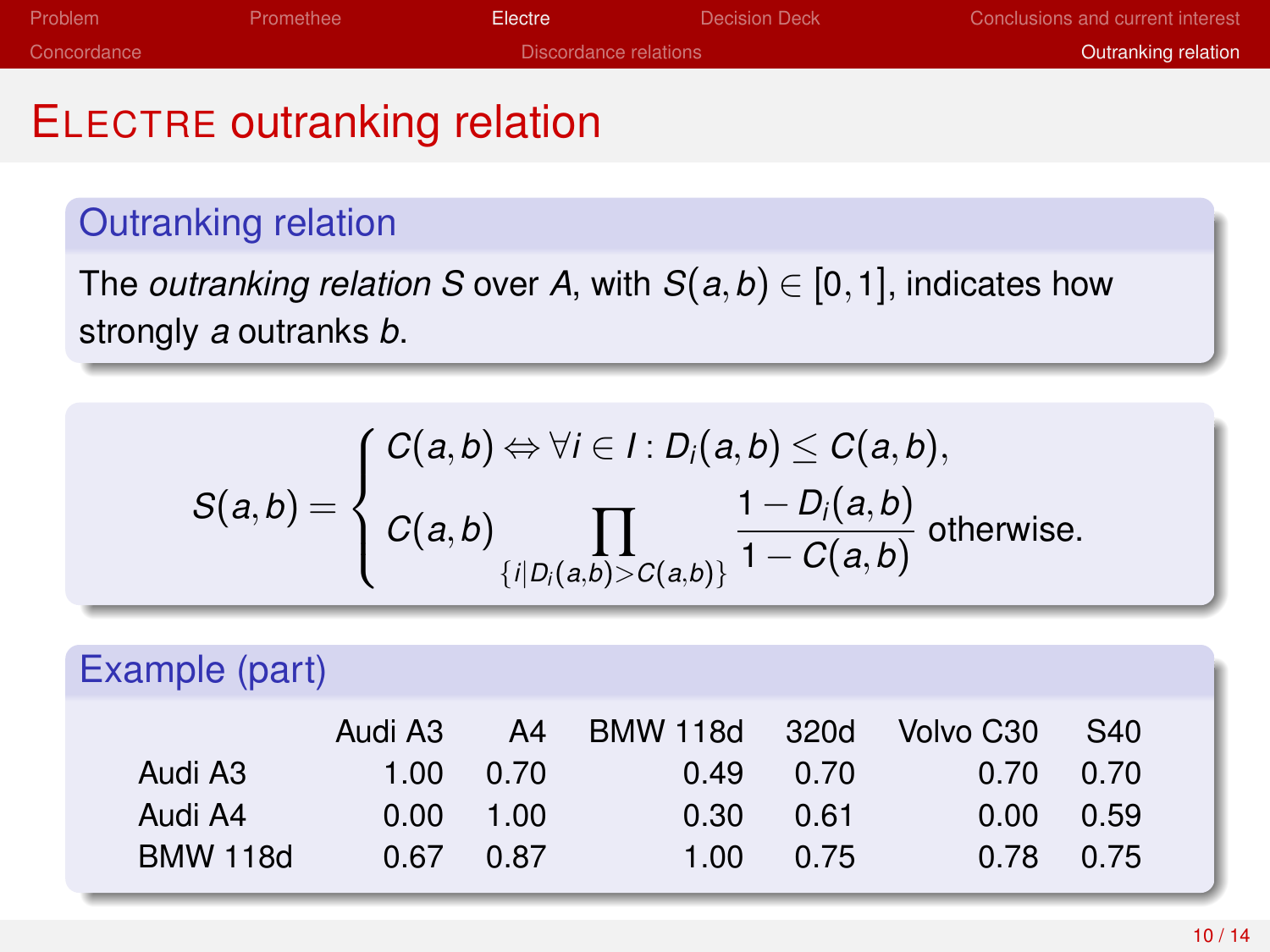| Problem | Promethee | Electre | Decision Deck | Conclusions and current interest |
|---------|-----------|---------|---------------|----------------------------------|
|         |           |         |               |                                  |
|         |           |         |               |                                  |

# The Decision Deck project

- Decision Deck aims to produce common frameworks and tools for implementing Multicriteria Decision Aid methods
- XMCDA initiative: an XML based file format for describing problem instances
- Cutting into small web services
- **o** diviz: a software for using the XMCDA web services
- Tools to make building these easy

<span id="page-10-0"></span>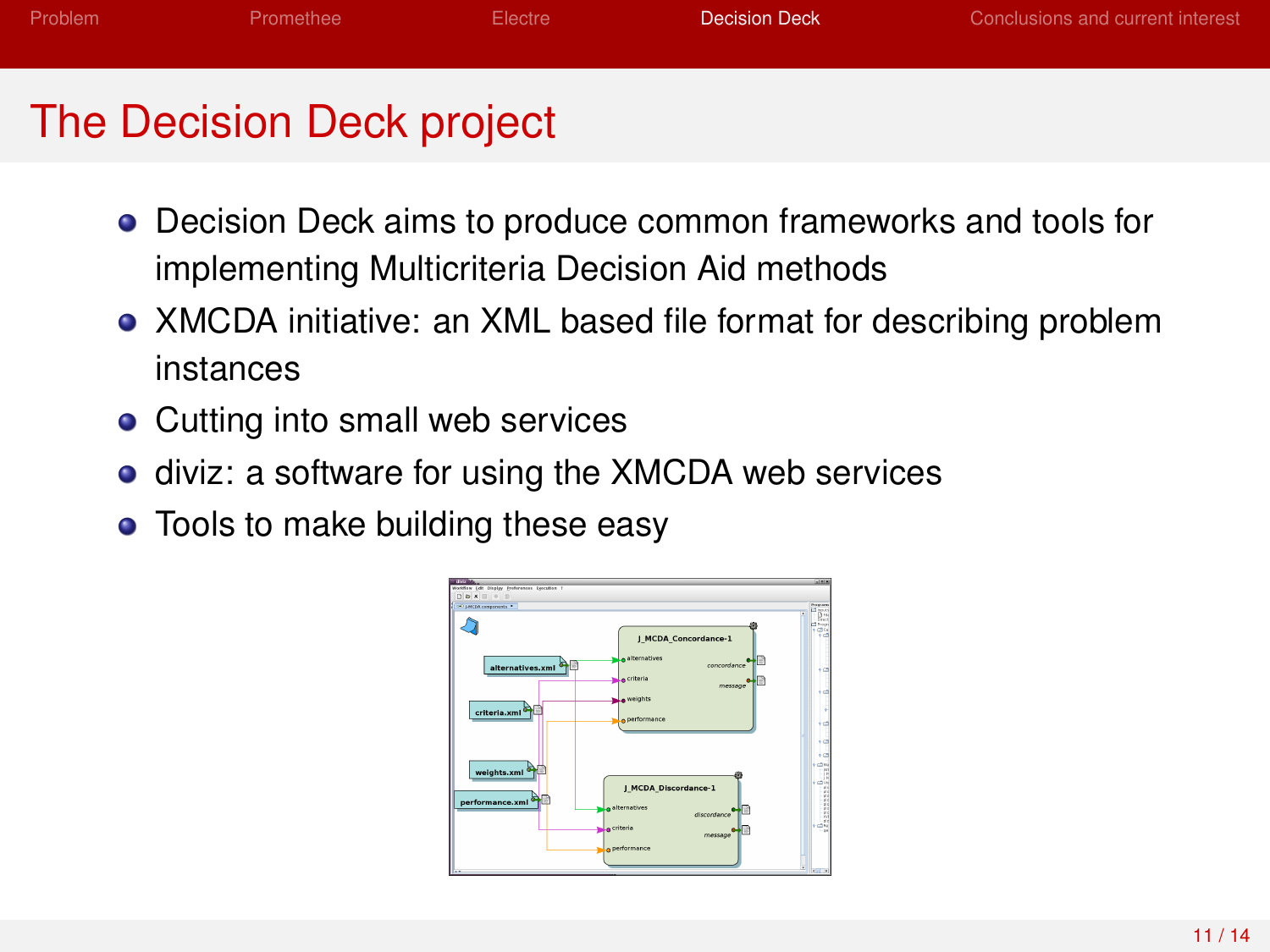| Problem | Promethee | Electre | Decision Deck | Conclusions and current interest |
|---------|-----------|---------|---------------|----------------------------------|
|         |           |         |               |                                  |
|         |           |         |               |                                  |

## diviz software

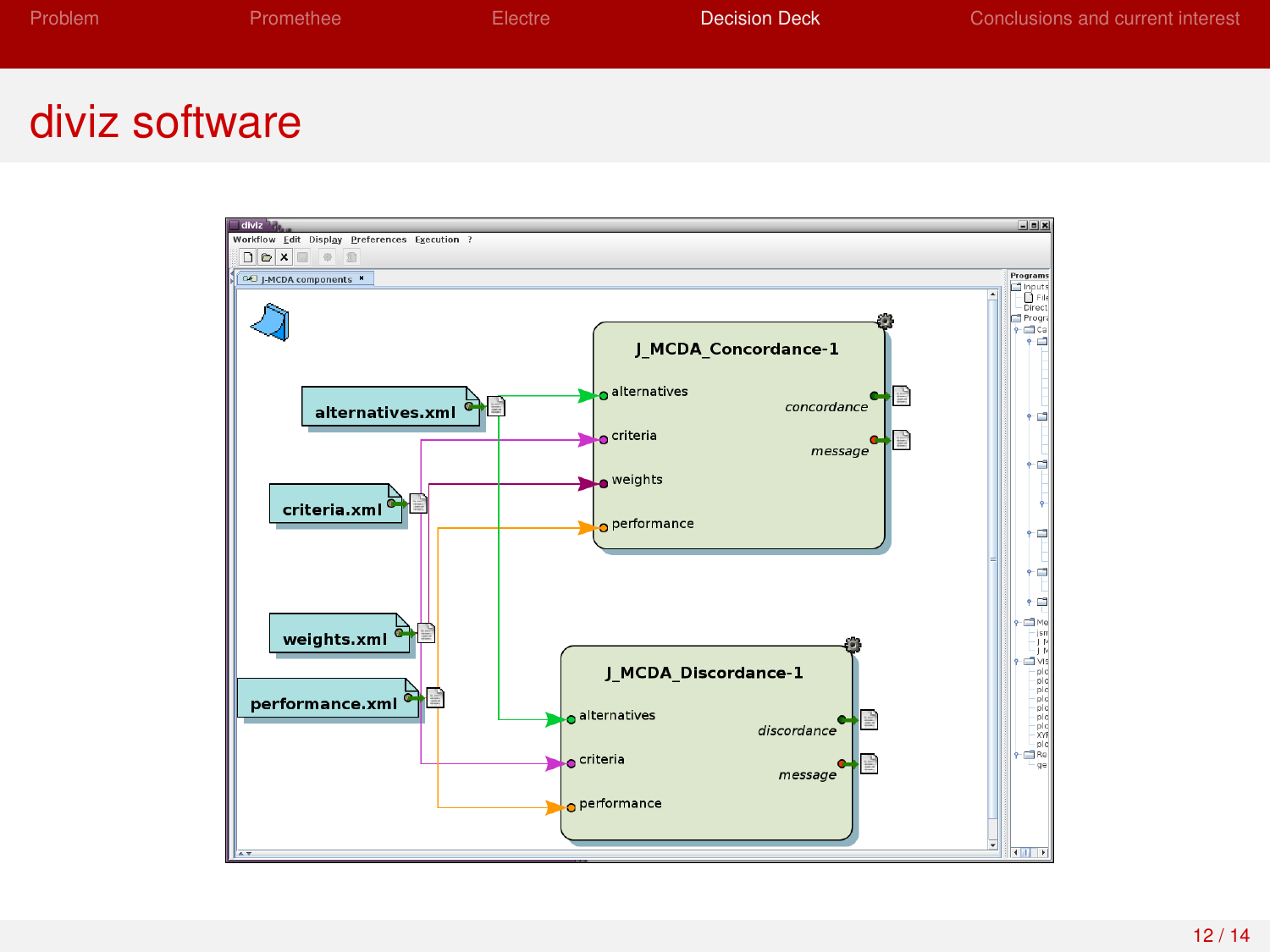| Problem | Promethee | Electre * | Decision Deck | Conclusions and current interest |
|---------|-----------|-----------|---------------|----------------------------------|
|         |           |           |               |                                  |

# What about you?

#### You can reuse

- XMCDA: applicable for e.g. social choice functions
- The web services tools and architecture
- <span id="page-12-0"></span>Check the web! <http://www.decision-deck.org>